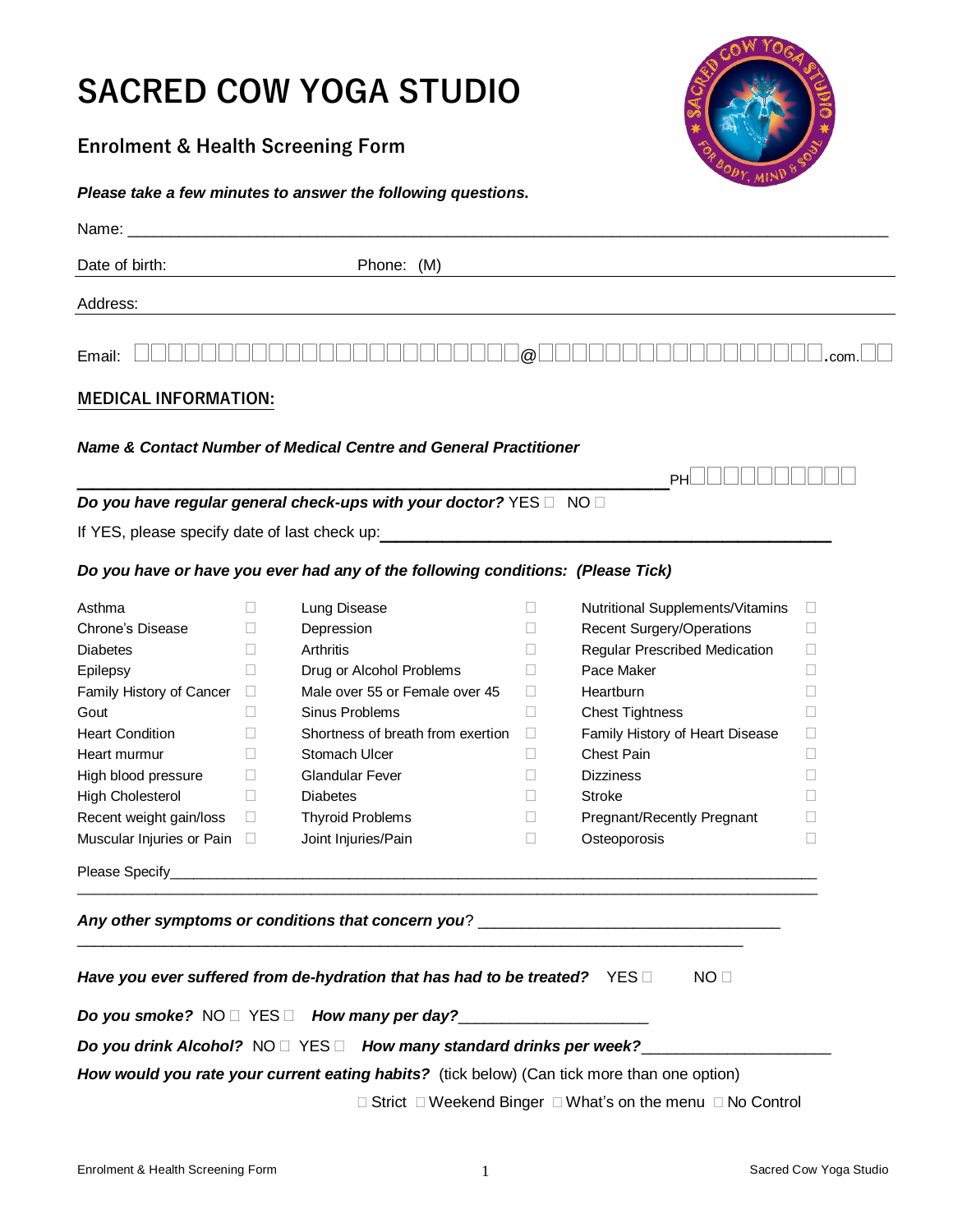## **FITNESS INFORMATION:**

### *Are you currently practicing Yoga or any other physical program?* YES  $\Box$  NO  $\Box$

If yes, please specify which programs & Yoga style/studio:

|                                                                                                                                                                                               |   |             |                 | Exercise Intensity? (How hard is the program?) Low $\Box$ Moderate $\Box$ |   |                |   |   | High □ Very High □                                                                                                  |  |  |
|-----------------------------------------------------------------------------------------------------------------------------------------------------------------------------------------------|---|-------------|-----------------|---------------------------------------------------------------------------|---|----------------|---|---|---------------------------------------------------------------------------------------------------------------------|--|--|
|                                                                                                                                                                                               |   |             |                 |                                                                           |   |                |   |   | Frequency of exercise? (Per Week) None at all $\Box$ 1 – 2 Sessions $\Box$ 3 – 5 Sessions $\Box$ 5+ Sessions $\Box$ |  |  |
|                                                                                                                                                                                               |   |             |                 | What reason made you choose to practice Yoga?                             |   |                |   |   |                                                                                                                     |  |  |
| □ Better Posture □ Better Balance □ More Energy □ Better Sleep □ Reduce Stress □ Better Mobility □ Better<br>Flexibility □ Less Pain □ Better Breathing □ Other _____________________________ |   |             |                 |                                                                           |   |                |   |   |                                                                                                                     |  |  |
| How many times per week will you be dedicating to your practise? (Per Week)<br>None at all $\Box$ 1 – 2 Sessions $\Box$ 3 – 5 Sessions $\Box$ 5+ Sessions $\Box$                              |   |             |                 |                                                                           |   |                |   |   |                                                                                                                     |  |  |
|                                                                                                                                                                                               |   |             |                 | $(1 = no stress, 10 = overwhelming stress)$                               |   |                |   |   | On a scale of 1-10, how would you rate your current stress levels? (Please Circle)                                  |  |  |
| <b>WORK</b>                                                                                                                                                                                   | 2 | $3^{\circ}$ | $4\overline{ }$ | $5 \t 6$                                                                  |   | $\overline{7}$ | 8 | 9 | 10                                                                                                                  |  |  |
| <b>PERSONAL</b>                                                                                                                                                                               | 2 | 3           | $\overline{4}$  | 5                                                                         | 6 | $\overline{7}$ | 8 | 9 | 10                                                                                                                  |  |  |
|                                                                                                                                                                                               |   |             |                 |                                                                           |   |                |   |   | Do you have any reason why you should not participate in a yoga program?                                            |  |  |

 $\_$  ,  $\_$  ,  $\_$  ,  $\_$  ,  $\_$  ,  $\_$  ,  $\_$  ,  $\_$  ,  $\_$  ,  $\_$  ,  $\_$  ,  $\_$  ,  $\_$  ,  $\_$  ,  $\_$  ,  $\_$  ,  $\_$  ,  $\_$  ,  $\_$  ,  $\_$  ,  $\_$  ,  $\_$  ,  $\_$  ,  $\_$  ,  $\_$  ,  $\_$  ,  $\_$  ,  $\_$  ,  $\_$  ,  $\_$  ,  $\_$  ,  $\_$  ,  $\_$  ,  $\_$  ,  $\_$  ,  $\_$  ,  $\_$  ,

#### **DUTY OF DISCLOSURE:**

Before participating in a practice with The Sacred Cow Yoga Studio & its Instructors Classes, you must disclose any injuries or medical conditions that may be affected by participating in this program.

 $\_$  ,  $\_$  ,  $\_$  ,  $\_$  ,  $\_$  ,  $\_$  ,  $\_$  ,  $\_$  ,  $\_$  ,  $\_$  ,  $\_$  ,  $\_$  ,  $\_$  ,  $\_$  ,  $\_$  ,  $\_$  ,  $\_$  ,  $\_$  ,  $\_$  ,  $\_$  ,  $\_$  ,  $\_$  ,  $\_$  ,  $\_$  ,  $\_$  ,  $\_$  ,  $\_$  ,  $\_$  ,  $\_$  ,  $\_$  ,  $\_$  ,  $\_$  ,  $\_$  ,  $\_$  ,  $\_$  ,  $\_$  ,  $\_$  ,

#### **RELEASE FROM LIABILITY:**

If you have indicated in your medical information any areas for concern in relation to your exercise program I may request that you receive medical clearance prior to undertaking your program.

Should you suffer any injury, illness or condition that may affect your ability to exercise I would request that you advise us immediately. Should you have any questions regarding your program I request that you discuss these issues with your yoga instructor.

#### **STATEMENT:**

I recognise that the instructor is not able to provide me with medical advice with regard to my medical fitness and that this information is used as guidance to the limitations of my ability to exercise. I have answered the above questions to the best of my ability in a truthful manner and understand the above information. By signing this document, I do not hold either The Sacred Cow Yoga Studio & its Instructors responsible for any injuries that may occur when I practice.

#### **CONFIDENTIALITY & PRIVACY RIGHTS:**

Protecting your privacy and your personal information is an important aspect of the way the Sacred Cow Yoga Studio creates, organizes and implements our activities.

We will only collect personal information from you with your prior knowledge and consent.

\_\_\_\_\_\_\_\_\_\_\_\_\_\_\_\_\_\_\_\_\_\_\_\_\_\_\_\_\_\_\_\_\_\_\_\_\_\_\_\_\_\_\_\_\_\_\_\_\_\_\_\_\_\_\_\_\_\_\_\_\_\_

Collection of this personal information is not required by law; however, failure to provide some of this information might result in you being ineligible to participate in this program.

Enrolment & Health Screening Form 2 Sacred Cow Yoga Studio